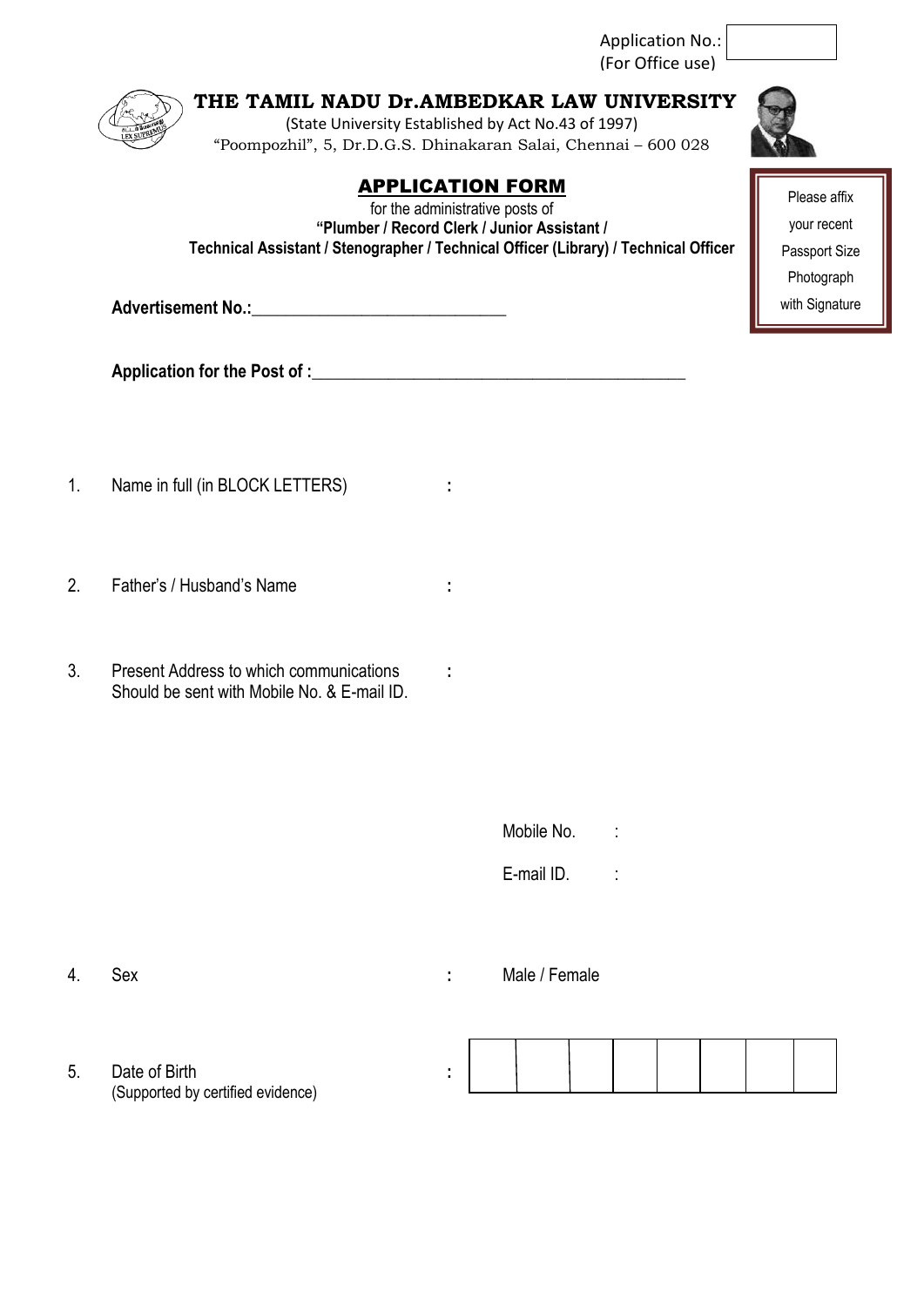- 6. Age as on Date **:**
- 7. Nationality **:**
- 8. Religion **:**
- 9. Community to which the candidate belongs **:** (Community Certificate to be enclosed)
	- a. Category to which the candidate belongs : (Please  $\sqrt{}$ )

| GT | GT     | SC(A) | $SC(A)$ SC |     | MBC/       | <b>BC</b> | <b>BC</b> |
|----|--------|-------|------------|-----|------------|-----------|-----------|
|    | (PSTM) |       | (W)        | (0) | <b>DNC</b> | ◡         | (W)       |

**GT – General Turn; GT (PSTM) – General Turn (Person Studied in Tamil Medium; SC (A) – Scheduled Caste (Arunthathiyar); SC (A) (W) – Scheduled Caste (Arunthathiyar) (Women); SC(O) : Scheduled Caste (Others); MBC/DNC – Most Backward Class / Denotified Communities; BC (O) – Backward Class (Others); Backward Class (Women)** 

- 10. Second Language in School **:**
- 11. Native District **:**
- 12. Other Languages Known **:** 1. To Read **:** 1.

- 2. To Speak **:**
- 3. To Write **:**
- 
- 
- 
- 
- 
- 
- 
- 
- 
- 
- -

- 
-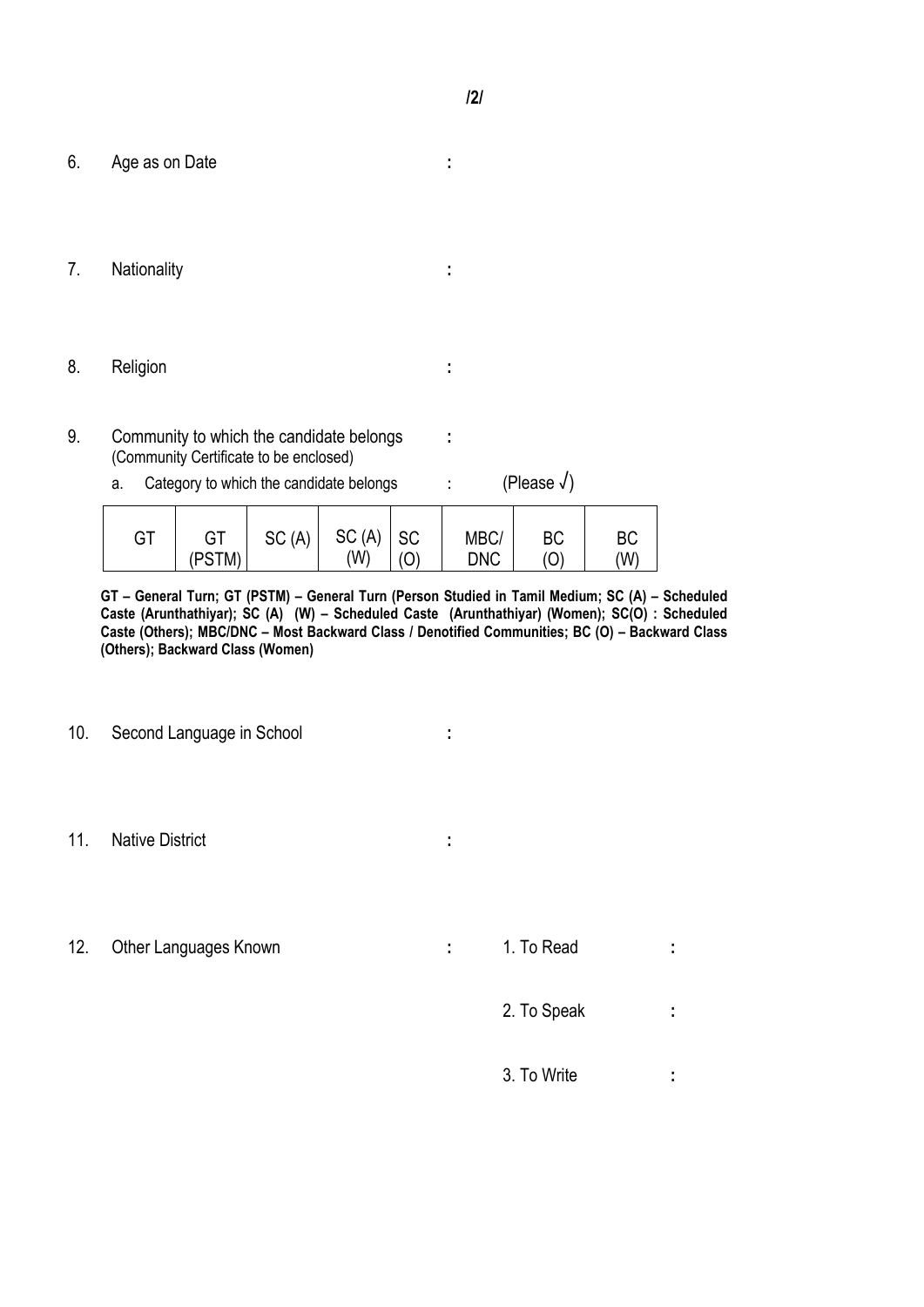# **Course Branch Year of Passing Class Board / University / Institution Regular / Distance / OUS / Part-time**

## 13. **Educational Qualifications (Supported by Certificate evidence) :**

#### 14. **Technical Examinations Passed :**

(Copy of the Certificate to be enclosed)

| Course | <b>Branch</b> | Year of<br><b>Passing</b> | <b>Class</b> | <b>Board / University /</b><br>Institution | Regular /<br>Distance /<br>OUS / Part-time |
|--------|---------------|---------------------------|--------------|--------------------------------------------|--------------------------------------------|
|        |               |                           |              |                                            |                                            |
|        |               |                           |              |                                            |                                            |
|        |               |                           |              |                                            |                                            |
|        |               |                           |              |                                            |                                            |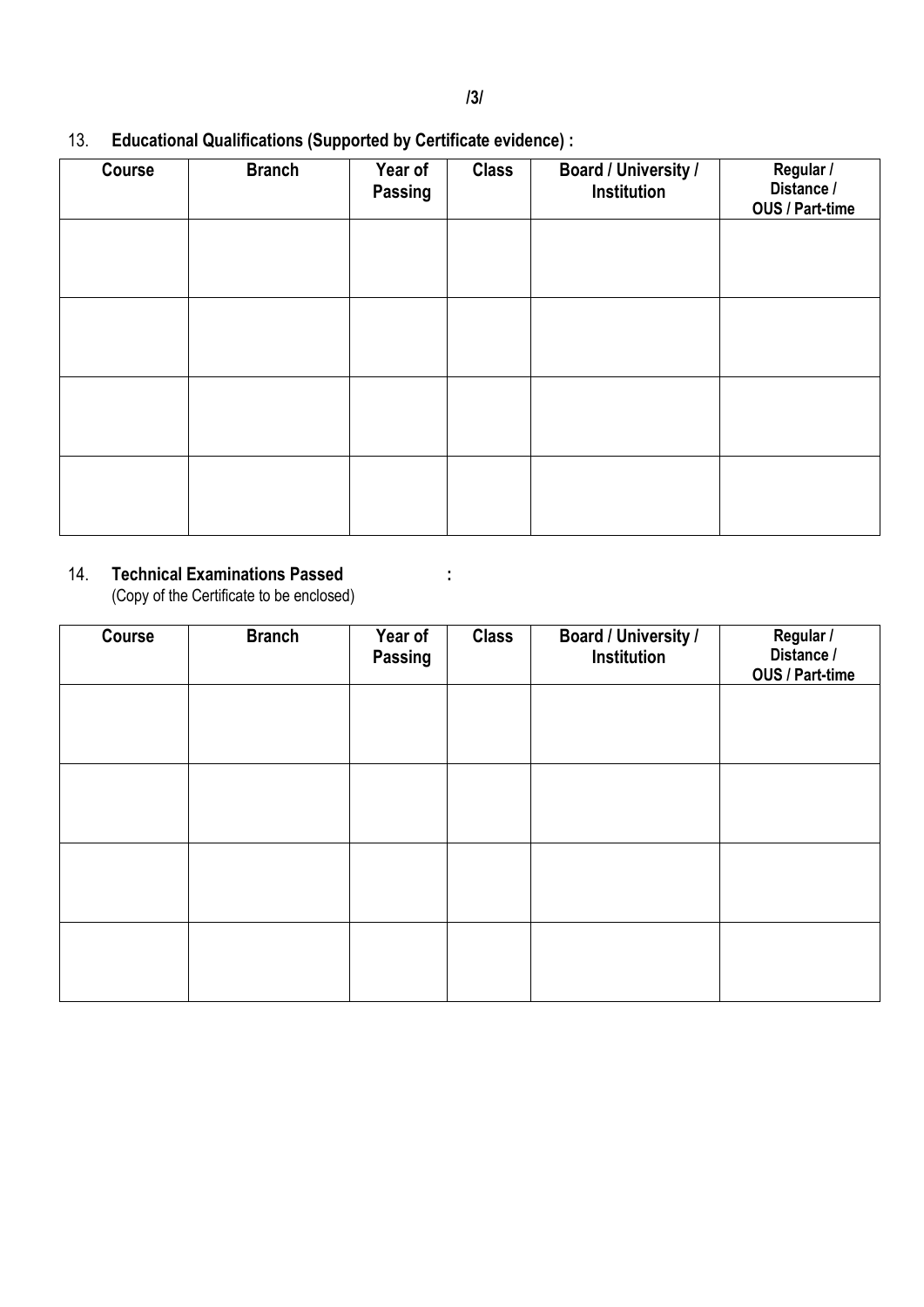15. **Experience** (Supported by Certificate evidence) **:**

| SI. | <b>Post Held</b> | Office /     | Type of        | <b>Period of Service</b> |    |      |              |             |
|-----|------------------|--------------|----------------|--------------------------|----|------|--------------|-------------|
| No. |                  | Organization | <b>Service</b> | From                     | To | Year | <b>Month</b> | <b>Days</b> |
|     |                  |              |                |                          |    |      |              |             |
|     |                  |              |                |                          |    |      |              |             |
|     |                  |              |                |                          |    |      |              |             |
|     |                  |              |                |                          |    |      |              |             |
|     |                  |              |                |                          |    |      |              |             |
|     |                  |              |                |                          |    |      |              |             |
|     |                  |              |                |                          |    |      |              |             |
|     |                  |              |                |                          |    |      |              |             |
|     |                  |              |                |                          |    |      |              |             |
|     |                  |              |                |                          |    |      |              |             |
|     |                  |              |                |                          |    |      |              |             |
|     |                  |              |                |                          |    |      |              |             |

16. Present Post and Pay Drawn :

17. Demand Draft Particulars in the Second No.:

| DD No.: | Date : |
|---------|--------|
| Rs.     |        |

Bank\_\_\_\_\_\_\_\_\_\_\_\_\_\_\_\_\_

18. Any other information is a set of the state of the state of the state of the state of the state of the state of the state of the state of the state of the state of the state of the state of the state of the state of th

I DECLARE THAT THE STATEMENTS MADE IN THIS APPLICATION ARE TRUE TO THE BEST OF MY KNOWLEDGE AND BELIEF.

**PLACE :**

#### **DATE : SIGNATURE OF THE APPLICANT**

#### **\_\_\_\_\_\_\_\_\_\_\_\_\_\_\_\_\_\_\_\_\_\_\_\_\_\_\_\_\_\_\_\_\_\_\_\_\_\_\_\_\_\_\_\_\_\_\_\_\_\_\_\_\_\_\_\_\_\_\_\_\_\_\_\_\_\_\_\_\_\_\_\_\_\_\_\_\_\_\_\_\_\_\_\_\_\_\_\_\_\_\_\_\_\_ NO OBJECTION CERTIFICATE FROM THE PRESENT EMPLOYER**

Forwarded with the remarks that this Institution/Department/Organisation has no objection to the candidature of the applicant being considered for the post applied for:

**PLACE :**

**DATE : SIGNATURE WITH OFFICE SEAL Designation/Address**

**List of Enclosures: (To be mentioned by the candidate)**